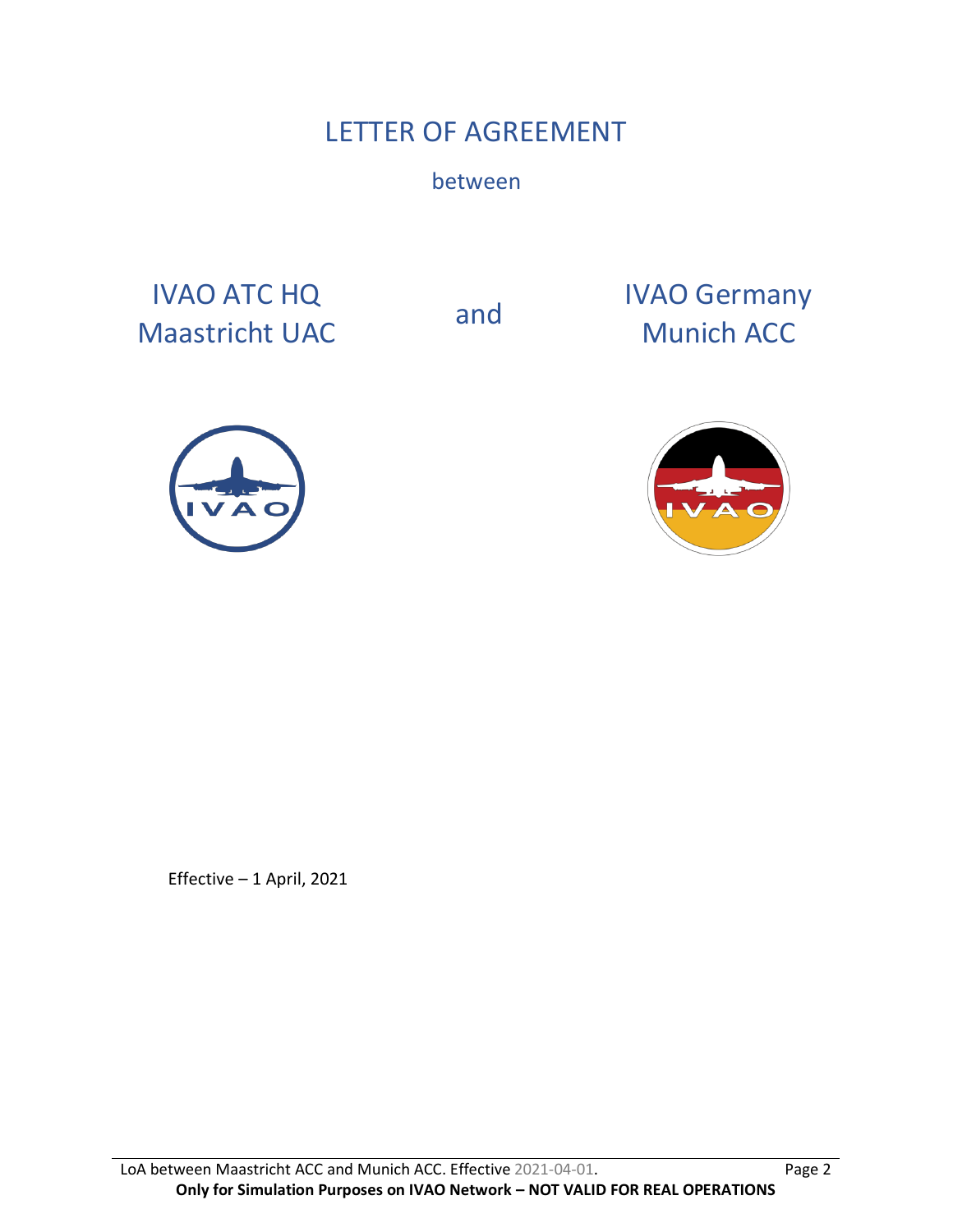# 1 General

#### 1.1 Purpose

The purpose of this Letter of Agreement is to define the coordination procedures to be applied between Maastricht UAC and Munich ACC when providing ATS to General Air Traffic and Operational Air Traffic.

These procedures are supplementary to those specified in IVAO Documentation and/or Divisional website Documents.

#### 1.2 Operational Status.

Both Divisions shall keep each other advised of any changes in the operational status of their facilities and navigational aids, which may affect the procedures specified in this Letter of Agreement.

# 2 Areas of Responsibility for the Provision of ATS

#### 2.1 Areas of Responsibility

The lateral and vertical limits of the respective areas of responsibility are as follows:

Note: See para 2.2 for the description of the areas where delegation of the responsibility for the provision of ATS is applicable.

#### 2.1.1 Maastricht UAC

| Lateral limits:  | Hannover MaastrichtUIR as published in the AIP Germany |
|------------------|--------------------------------------------------------|
| Vertical limits: | FL 245 – FL 660                                        |

ICAO airspace classification for the area of responsibility of Maastricht UAC along the common boundary of the areas of responsibility of Maastricht UAC and Munich ACC is described in Annex B to this Letter of Agreement.

#### 2.1.2 Munich ACC

| Lateral limits: | Munich FIR as published in the AIP Germany |
|-----------------|--------------------------------------------|
|                 |                                            |

Vertical limits: GND – FL 315

ICAO airspace classification for the area of responsibility of Munich ACC along the common boundary of the areas of responsibility of Maastricht UAC and Munich ACC is described in Annex B to this Letter of Agreement.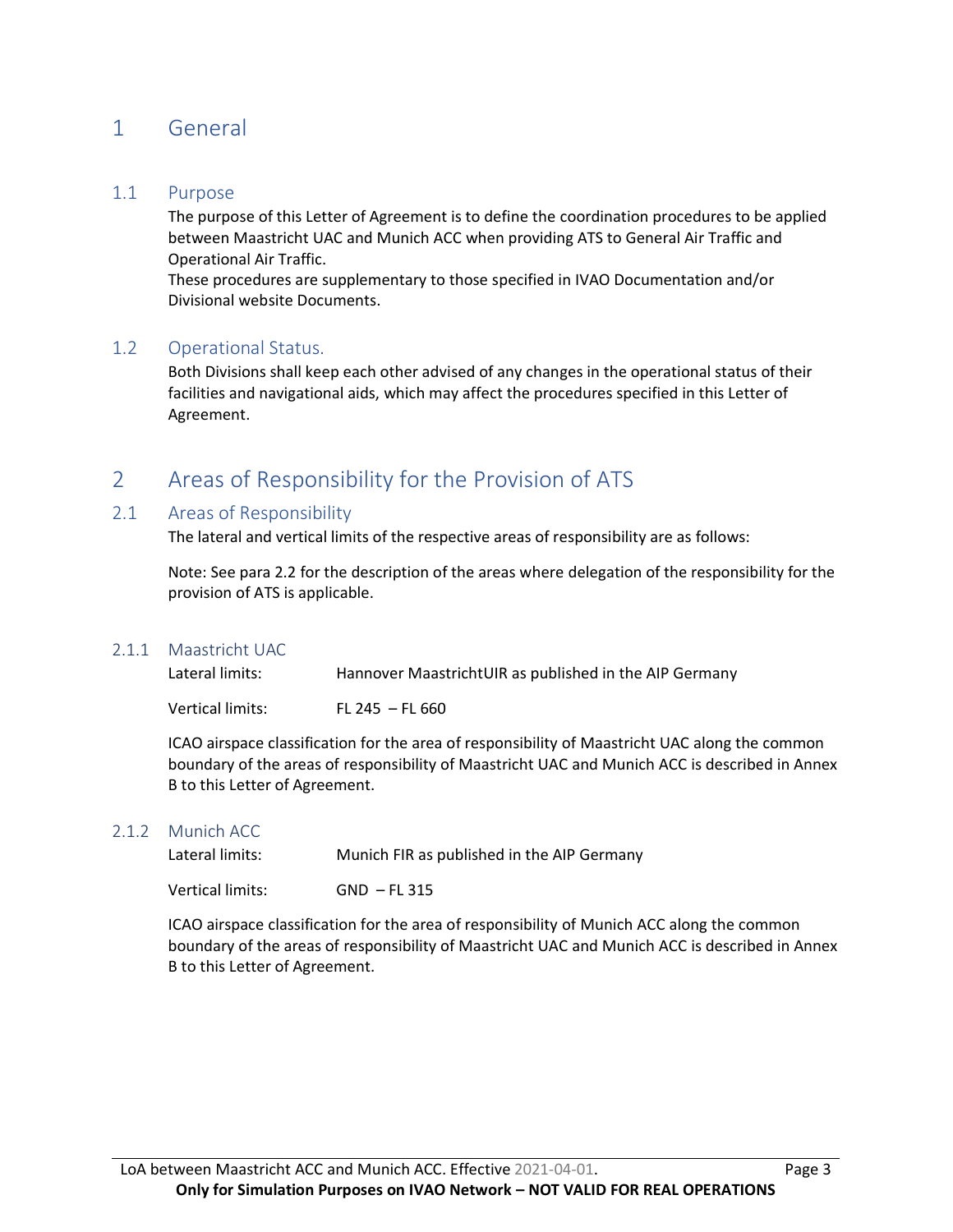2.2 Areas for Cross Border Provision of ATS (ATS Delegation)

The provision of ATS in respect of this LoA means the following services: Air Traffic Control Service (ATC), Flight Information Service (FIS) for controlled flights, Alerting Service (ALRS)

#### 2.2.1 Delegation of ATS from Maastricht UAC to Munich ACC

Within the HannoverMaastricht UIR the provision of ATS to GAT and OAT in accordance with the airspace classification is performed by Munich ACC within the following area(s):

| ABGUS Low Area - See Appendix 1 |                                                                          |
|---------------------------------|--------------------------------------------------------------------------|
| Lateral Limits:                 | N513400 E104200 - N514530 E110845 - N514823 E110838 -<br>N513400 E010420 |
| Vertical limits:                | FL 245 $-$ FL 315                                                        |
| Airspace Classification: C      |                                                                          |

2.2.2 Delegation of ATS from Munich ACC to Maastricht UAC

Not applicable.

#### 2.2.3 Other Areas for Cross Border Provision of ATS

Areas for cross-border provision of ATS defined with other coordinating air traffic services units along the common boundary of the areas of responsibility of Maastricht UAC and Munich ACC are described in Annex B to this Letter of Agreement.

#### 2.2.4 Alerting Service

The ATS unit responsible for the provision of ATS, by virtue of delegation, shall provide alerting service and shall notify immediately the supervisor of the delegating ATS unit. The supervisor of the delegating ATS unit shall notify the appropriate rescue coordination centre as required.

#### 2.2.5 Territorial Matters

- Not applicable -

#### 2.3 Special Provisions

- Not applicable -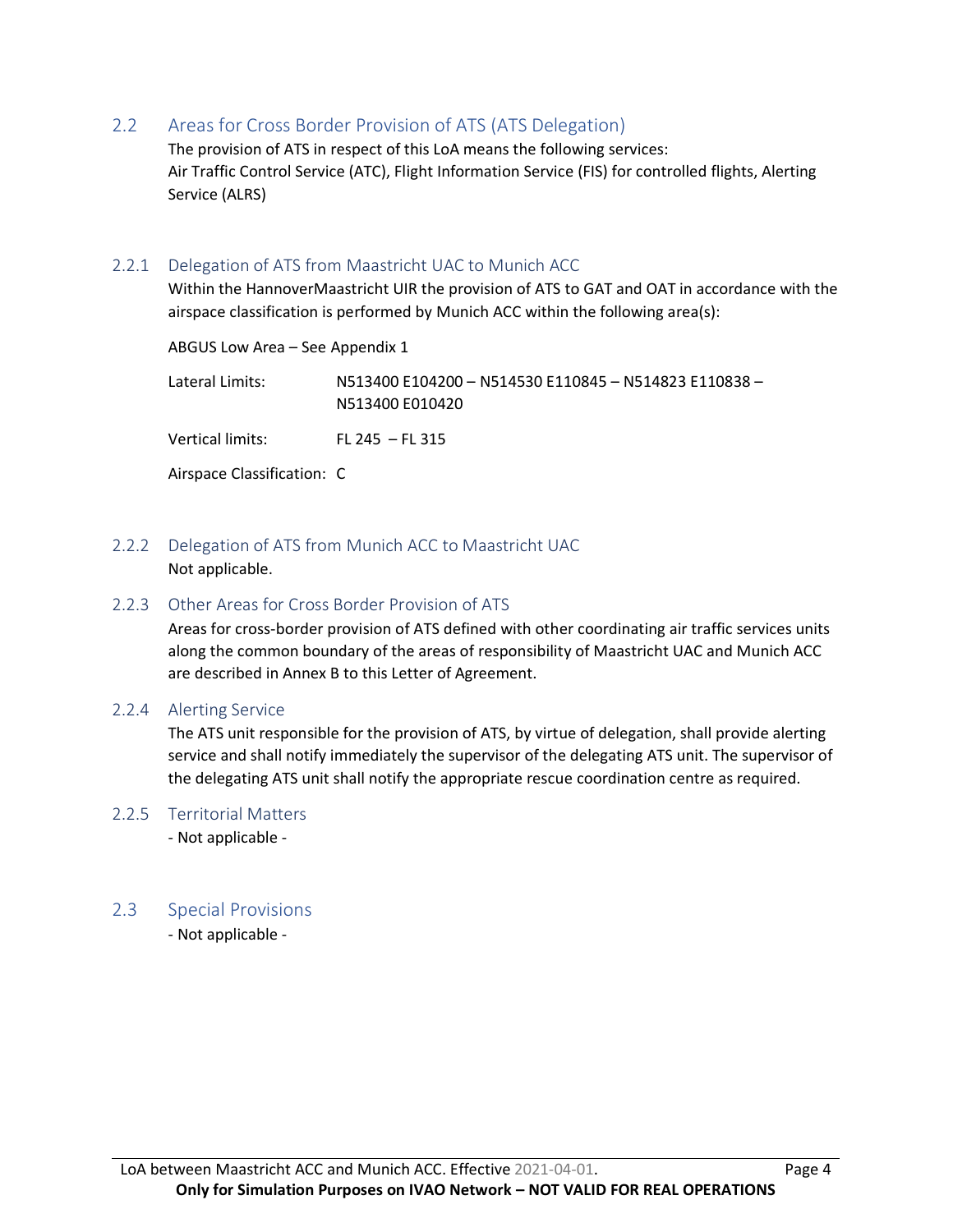# 3 Procedures

The procedures to be applied by Maastricht UAC and Munich ACC are detailed in the Annexes to this Letter of Agreement:

| Annex A | Definitions and Abbreviations                      |
|---------|----------------------------------------------------|
| Annex B | Area of Common Interest                            |
| Annex C | <b>Exchange of Flight Data</b>                     |
| Annex D | Procedures for Coordination                        |
| Annex E | Transfer of Control and Transfer of Communications |
| Annex F | ATS Surveillance Based Coordination Procedures     |
| Annex G | <b>Checklist of Pages</b>                          |

## 4 Revisions and Deviations.

### 4.1 Revision of this Letter of Agreement

The revision of the present Letter of Agreement, excluding Annexes and their Appendices, requires the mutual written consent of the signatories.

### 4.2 Revision of the Annexes to the Letter of Agreement.

The revision of Annexes to the present Letter of Agreement requires the mutual written consent of the representatives of the respective IVAO Divisions designated by the respective signatories, normally the ATC Operations Coordinator at the respective Division.

### 4.3 Temporary Deviations.

When necessary, the ATC Department of the IVAO Divisions concerned may introduce, by mutual agreement and for a specified period of time, temporary modifications to the procedures laid down in the Annexes to the present Letter of Agreement.

### 4.4 Incidental Deviations.

Instances may arise where incidental deviations from the procedures specified in the Annexes to this Letter of Agreement may become necessary. Under these circumstances air traffic controllers are expected to exercise their best judgement to ensure the safety and efficiency of air traffic.

## 5 Cancellation.

- 5.1 Cancellation of the present Letter of Agreement by mutual written agreement of the respective IVAO Divisions may take place at any time.
- 5.2 Cancellation of this Letter of Agreement by either IVAO Division is possible at any time, provided that the cancelling party declares its intention in writing to cancel the Letter of Agreement with a minimum pre-notification time of 6 months before the date the cancellation is to take effect.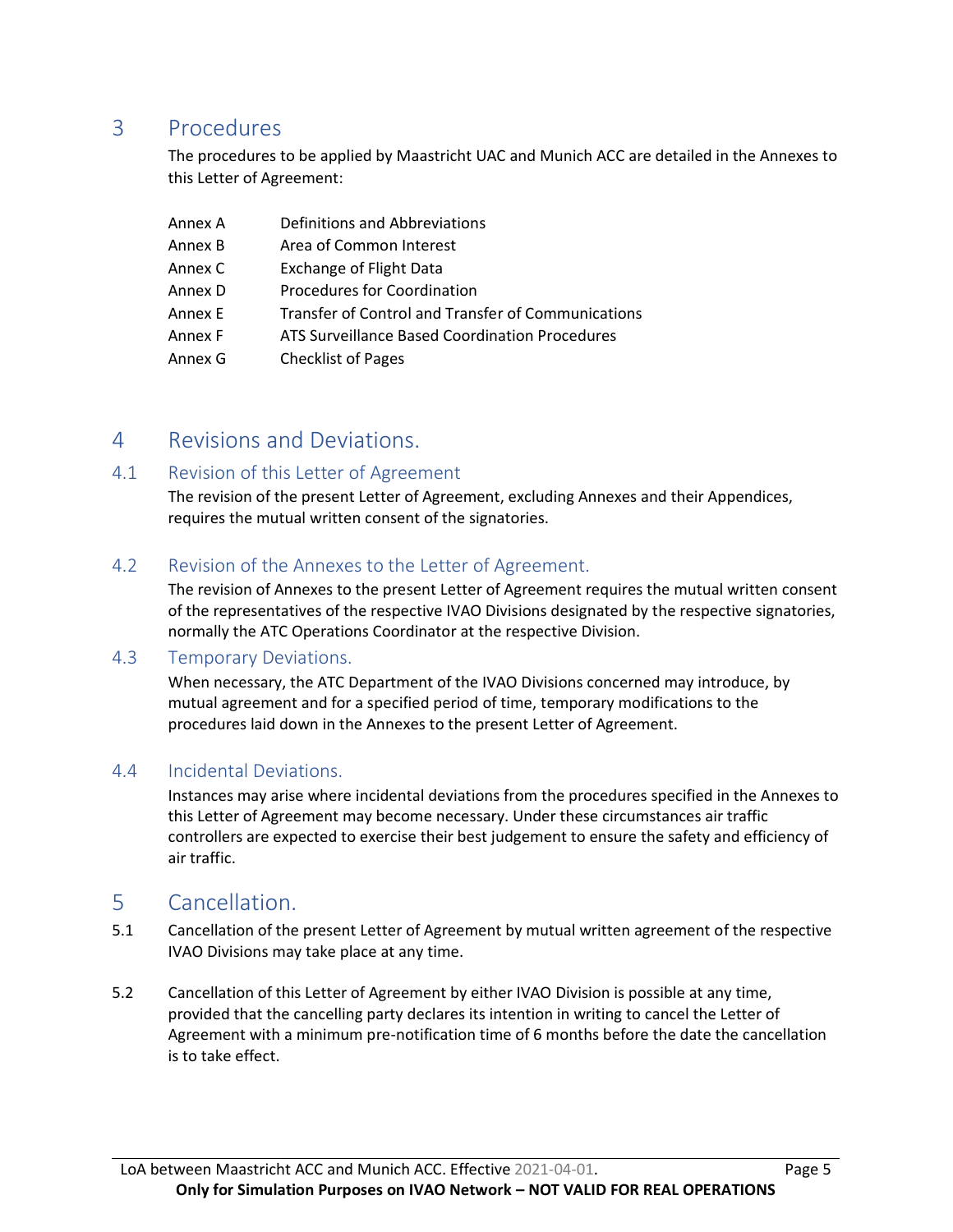# 6 Interpretation and Settlement of Disputes.

- 6.1 Should any doubt or diverging views arise regarding the interpretation of any provision of the present Letter of Agreement or in case of dispute regarding its application, the parties shall endeavor to reach a solution acceptable to both of them.
- 6.2 Should no agreement be reached, each of the parties shall refer to IVAO HQ ATC Operations Department, to which the dispute shall be submitted for settlement.

# 7 Validity

This LoA becomes effective 1 April, 2021 and supersedes the Letter of Agreement between Maastricht ACC and Munich ACC dated N/A.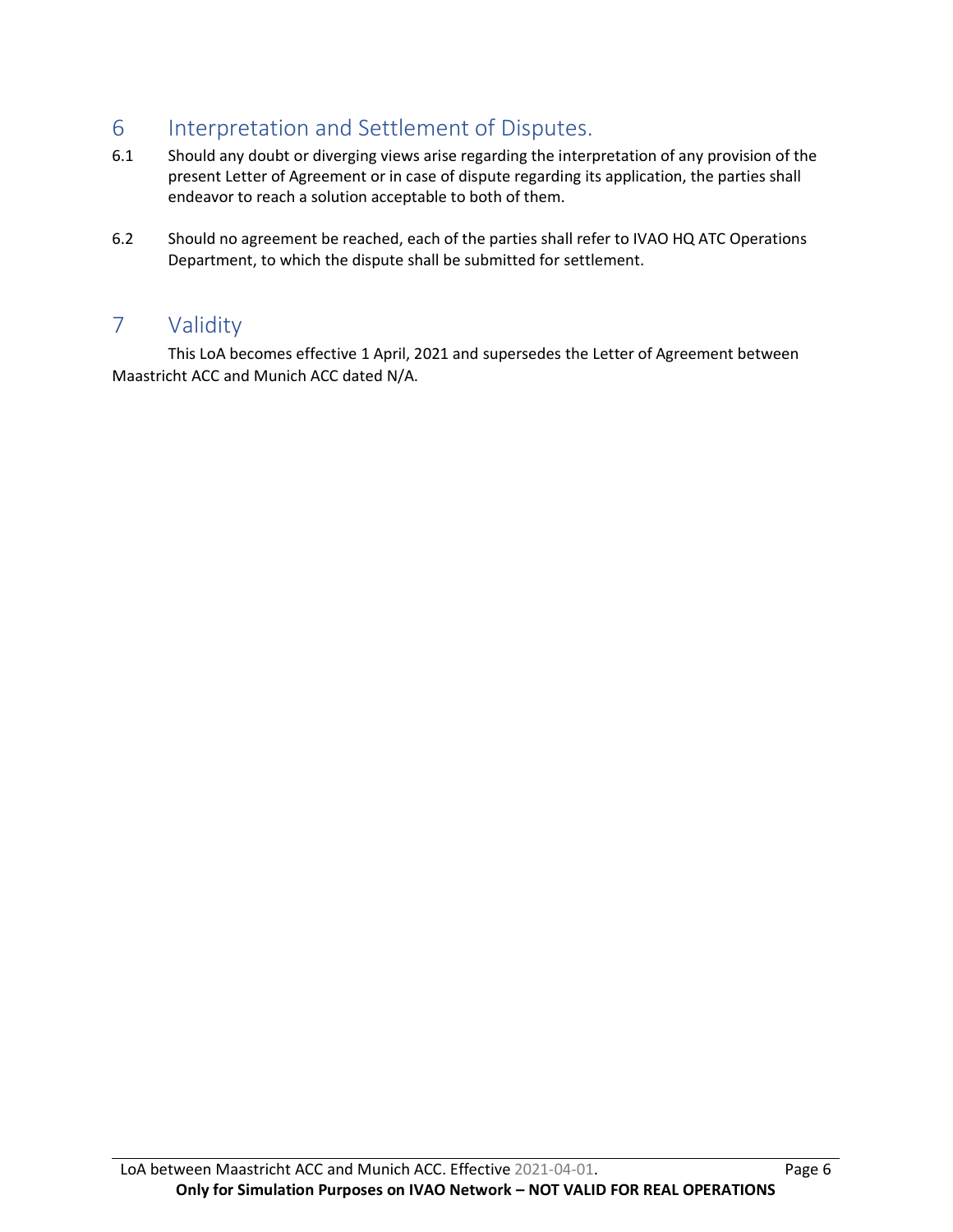# Appendix 1



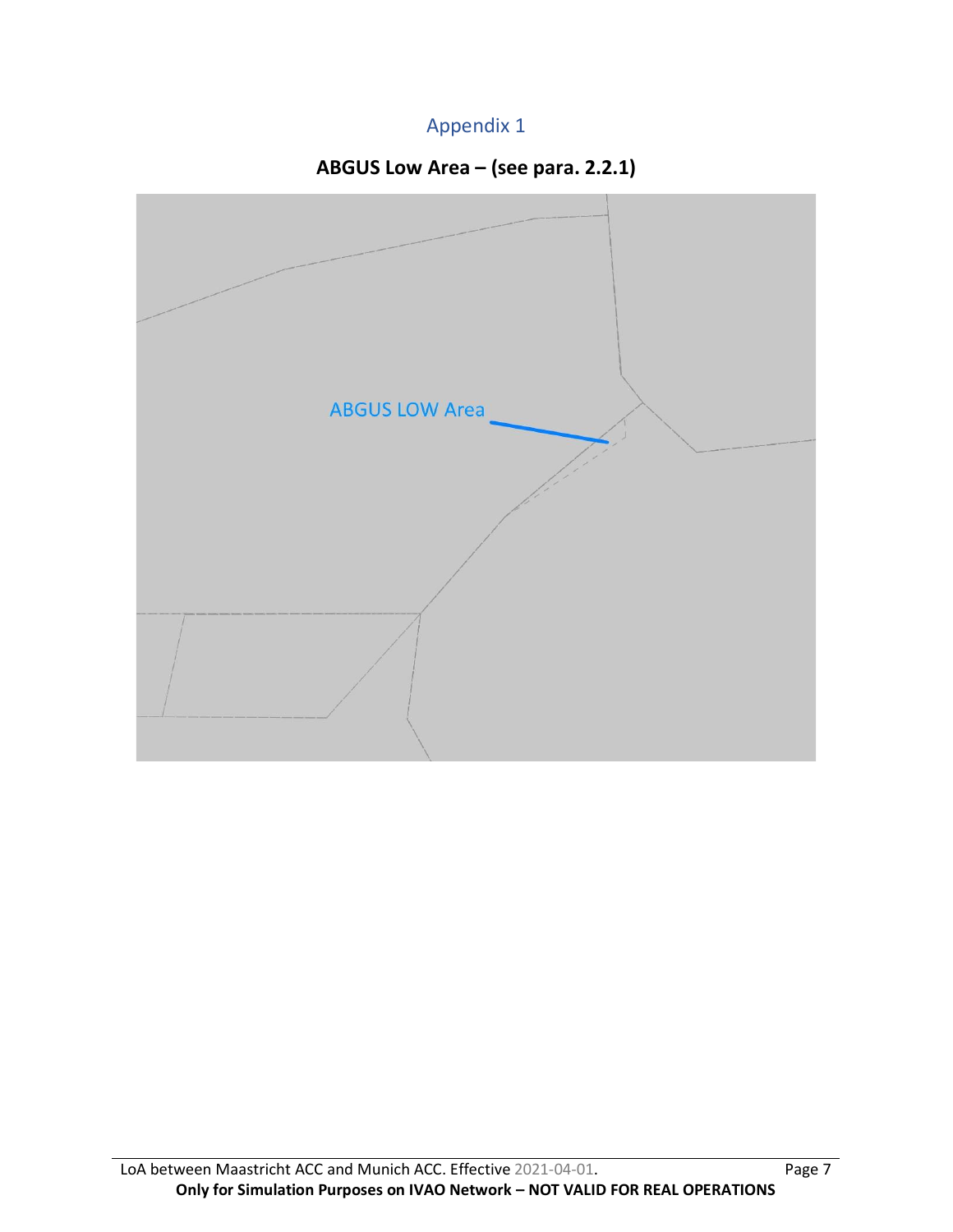### **Maastricht UAC Munich ACC**

# Annex A.

### Definitions and Abbreviations

Effective: 2021-04-01 Revised: N/A

#### A.1 Definitions.

#### A.1.1 Area of Responsibility

An airspace of defined dimensions where a sole ATS unit has responsibility for providing air traffic services.

#### A.1.2 Area of Common Interest

A volume of airspace as agreed between two ATS units, extending into the adjacent/subjacent Areas of Responsibility, within which airspace structure and related activities may have an impact on air traffic coordination procedures.

#### A.1.3 Approval Request

Request from an ATS-unit to the ATS sector concerned for an approval of:

• an aircraft not yet airborne, whenever the flying time to the transfer of control point is less than the agreed minimum prenotification time, or

• an aircraft in flight intending to operate under conditions other than those described in mutually agreed procedures.

#### A.1.4 Division Level.

The flight level dividing two superimposed AoR for the provision of ATS.

#### A.1.5 General Air Traffic.

All flights which are conducted in accordance with the rules and procedures of ICAO and/or the national civil aviation regulations and legislation.

#### A.1.6 Operational Air Traffic.

All flights which do not comply with the provisions stated for GAT and for which rules and procedures have been specified by appropriate national authorities.

#### A.1.7 Reduced Vertical Separation Minimum.

A vertical separation minimum of 300 m (1 000 ft) which is applied between FL 290 and FL 410 inclusive, on the basis of regional air navigation agreements and in accordance with conditions specified therein.

#### A.1.7.1 RVSM Approved Aircraft

Aircraft that have received State approval for RVSM operations within the EUR RVSM airspace.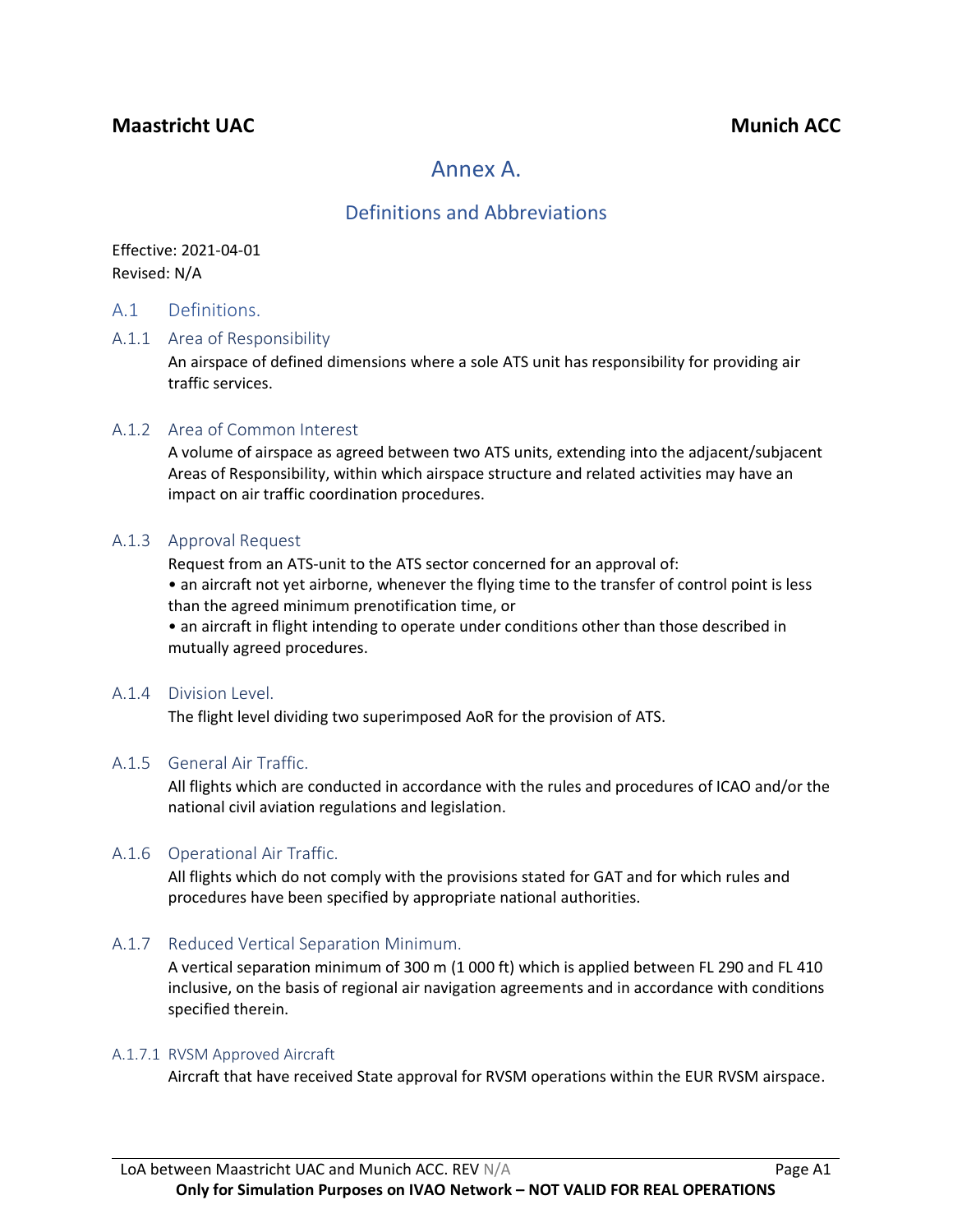#### A.1.8 Release

#### A.1.8.1 Release for Climb

An authorization for the accepting sector to climb (a) specific aircraft before the transfer of control.

Note: The transferring sector remains responsible within its Area of Responsibility for separation between the transferred aircraft and other aircraft unknown to the accepting unit, unless otherwise agreed.

#### A.1.8.2 Release for Descent

An authorization for the accepting sector to descend (a) specific aircraft before the transfer of control.

Note: The transferring sector remains responsible within its Area of Responsibility for separation between the transferred aircraft and other aircraft unknown to the accepting unit, unless otherwise agreed.

#### A.1.8.3 Release for Turn

An authorization for the accepting sector to turn (a) specific aircraft away from the current flight path by not more than 45 o before the transfer of control

Note: The transferring sector remains responsible within its Area of Responsibility for separation between the transferred aircraft and other aircraft unknown to the accepting unit, unless otherwise agreed.

#### A.1.9 State Aircraft

For the purposes of EUR RVSM, only aircraft used in military, customs or police services shall qualify as State aircraft.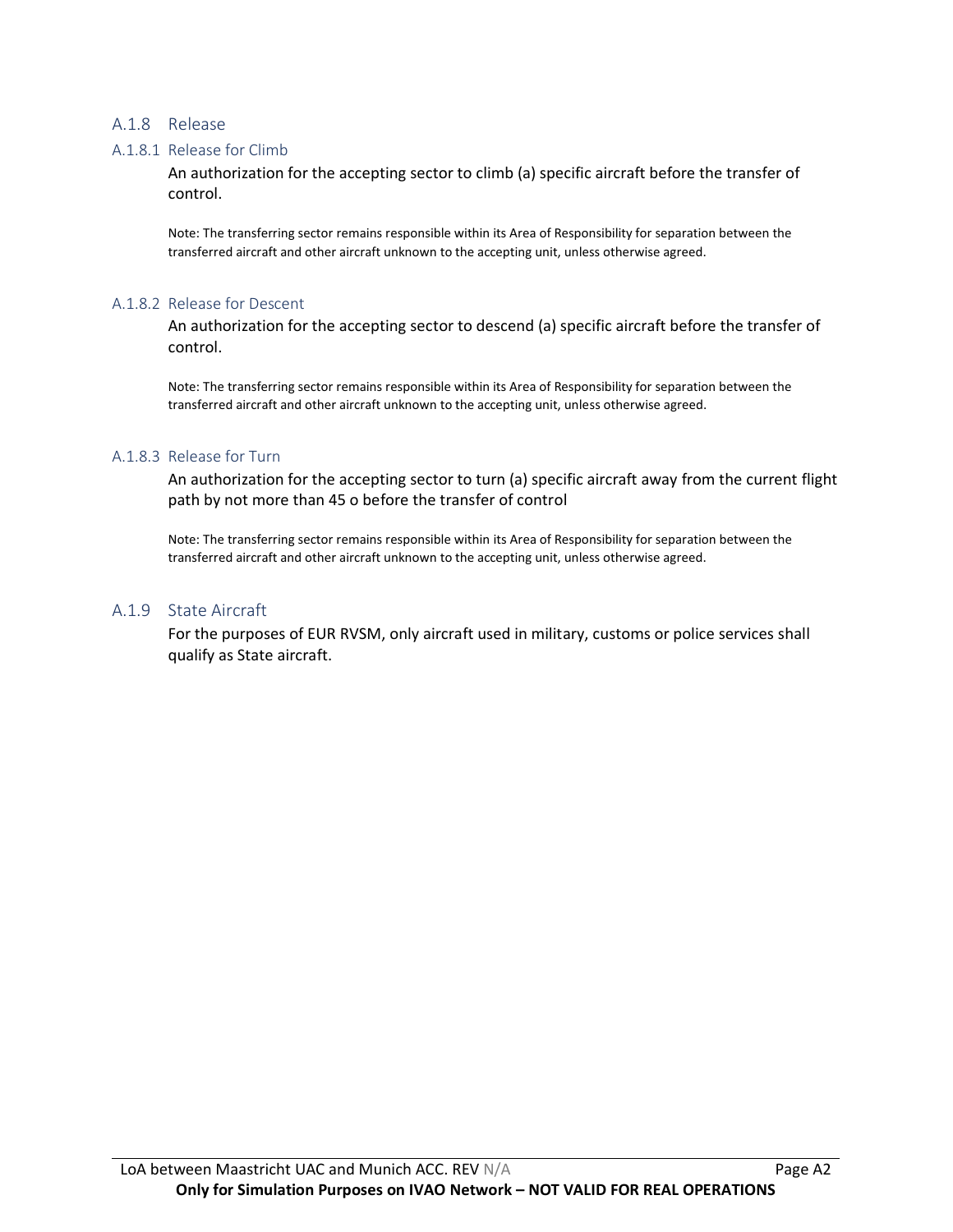## A.2 Abbreviations.

| <b>ACC</b>  | Area Control Center                          | <b>NM</b>         | <b>Nautical Mile</b>                      |
|-------------|----------------------------------------------|-------------------|-------------------------------------------|
| ACI*        | Area of Common Interest                      | <b>NM</b>         | <b>EUROCONTROL Network</b>                |
|             |                                              |                   | Management                                |
| <b>AIP</b>  | <b>Aeronautical Information Publication</b>  |                   |                                           |
| AoR*        | Area of Responsibility                       | OAT*              | <b>Operational Air Traffic</b>            |
| <b>APP</b>  | Approach Area / Approach ATS Unit            | OLDI <sup>*</sup> | On-line Data Interchange                  |
| <b>ATC</b>  | Air Traffic Control                          | <b>ORCAM</b>      | <b>Originating Region Code Assignment</b> |
|             |                                              |                   | Method                                    |
| <b>ATS</b>  | <b>Air Traffic Services</b>                  |                   |                                           |
| <b>ATZ</b>  | Air Traffic Zone                             | <b>RTF</b>        | Radio Telephony                           |
|             |                                              | <b>RVSM</b>       | <b>Reduced Vertical Separation</b>        |
|             |                                              |                   | Minimum                                   |
| <b>CBA</b>  | Cross-Border Area                            |                   |                                           |
| <b>CDR</b>  | <b>Conditional Route</b>                     | <b>SFC</b>        | Surface                                   |
| COP*        | <b>Coordination Point</b>                    | <b>SID</b>        | <b>Standard Instrument Departure</b>      |
| <b>CRC</b>  | <b>Control and Reporting Centre</b>          | <b>SSR</b>        | Secondary Surveillance Radar              |
| <b>CTA</b>  | Control Area                                 | <b>STAR</b>       | <b>Standard Instrument Arrival</b>        |
| <b>CTR</b>  | Control / Enroute ATS Unit                   |                   |                                           |
| <b>CTZ</b>  | Control Zone                                 | <b>TMA</b>        | <b>Terminal Maneuvering Area</b>          |
|             |                                              | <b>TRA</b>        | <b>Temporary Reserved Area</b>            |
| DFL*        | Division Flight Level                        | <b>TSA</b>        | <b>Temporary Segregated Area</b>          |
|             |                                              | <b>TWR</b>        | Aerodrome Control Tower                   |
| <b>ETO</b>  | <b>Estimated Time Over Significant Point</b> |                   |                                           |
| <b>EUR</b>  | European                                     | <b>UAC</b>        | <b>Upper Area Control Centre</b>          |
|             |                                              | UHF               | <b>Ultra High Frequency</b>               |
| <b>FIR</b>  | <b>Flight Information Region</b>             | <b>UIR</b>        | <b>Upper Flight Information Region</b>    |
| FLA*        | <b>Flight Level Allocation</b>               | <b>UNL</b>        | Unlimited                                 |
| <b>FIS</b>  | <b>Flight Information Services</b>           | <b>UTC</b>        | <b>Coordinated Universal Time</b>         |
| FL.         | Flight Level                                 |                   |                                           |
|             |                                              | <b>VCS</b>        | <b>Voice Communication System</b>         |
| GAT*        | <b>General Air Traffic</b>                   | <b>VFR</b>        | <b>Visual Flight Rules</b>                |
| <b>GND</b>  | Ground                                       | <b>VHF</b>        | Very High Frequency                       |
|             |                                              |                   |                                           |
| <b>ICAO</b> | International Civil Aviation Organization    |                   |                                           |
| <b>IFR</b>  | Instrument Flight Rules                      |                   |                                           |
|             |                                              |                   |                                           |
| <b>KHz</b>  | Kilohertz                                    |                   |                                           |
|             |                                              |                   |                                           |
| $LoA*$      | Letter of Agreement                          |                   |                                           |
|             |                                              |                   |                                           |
| <b>MHz</b>  | Megahertz                                    |                   |                                           |

Note: Abbreviations marked with an \* are non-ICAO abbreviations.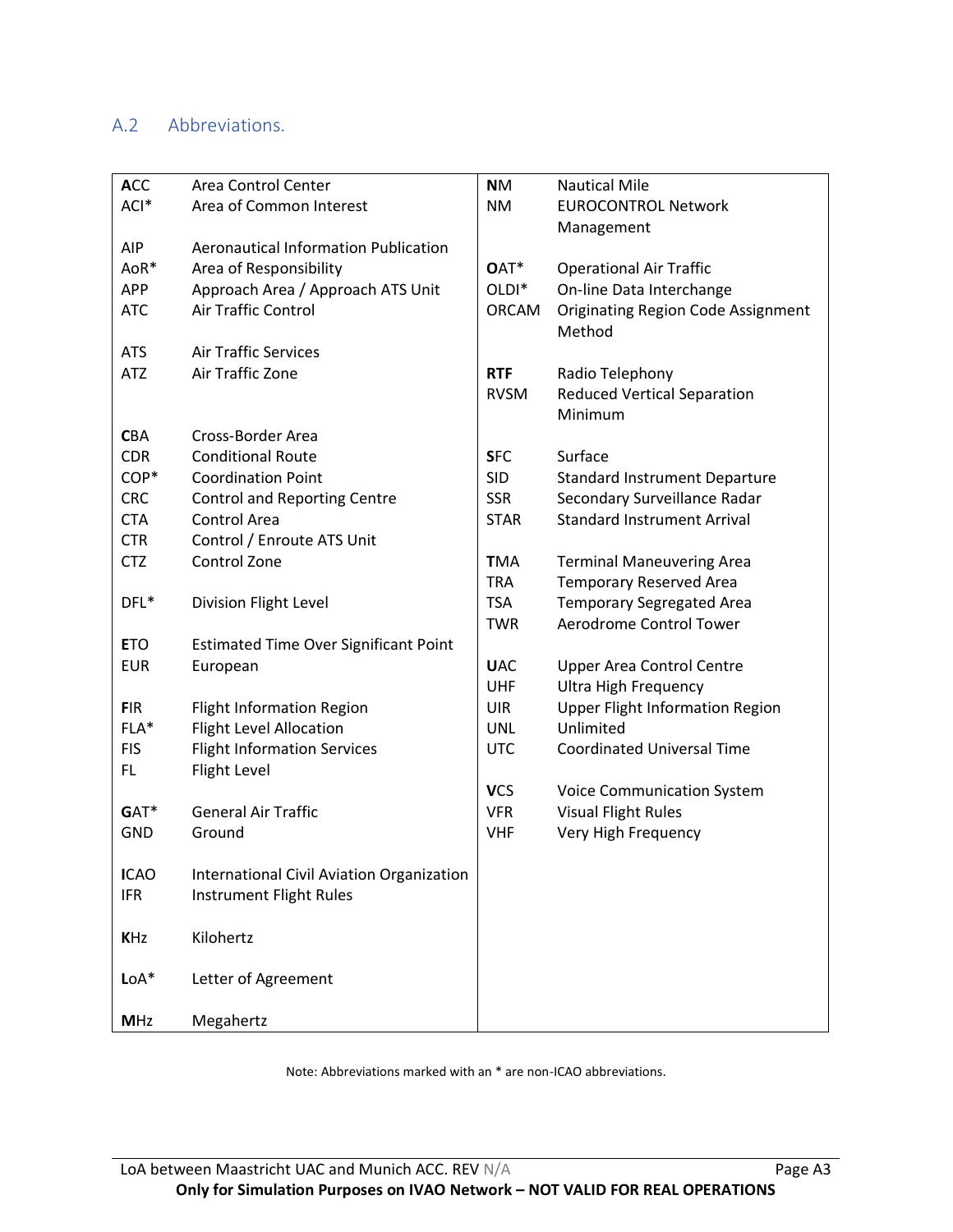# Annex B.

# Area of Common Interest

Effective: 2021-04-01 Revised: N/A

### B.1 Airspace Structure and Classification within the Area of Common Interest. The Airspace structure within the ACI is shown in Appendix of Annex B

### B.1.1 HannoverMaastricht UIR

| Area         | <b>Vertical Limits</b> | Airspace<br><b>Classification</b> |
|--------------|------------------------|-----------------------------------|
| Hannover UTA | $FL 245 - FL 660$      |                                   |

#### B.1.2 Munich FIR

| Area       | <b>Vertical Limits</b> | Airspace<br><b>Classification</b> |
|------------|------------------------|-----------------------------------|
| Rhein UTA  | <b>FL 245 – UNL</b>    |                                   |
| Bremen CTA | $GND$ – FL 245         | C (FL $100 - FL 245$ )            |

### B.2 Sectorisation within the Area of Common Interest

The Sectorisation within the ACI is shown in Appendix 1 of Annex B

### B.3 Special Areas within the Area of Common Interest

B.3.1 Areas for Cross/Border Provision of ATS defined with other ATS Units within the ACI.

#### B.3.1.1 ATS provision by Maastricht UAC – Rhein UIR

Within the Rhein UIR the provision of ATS in accordance with the airspace classification is performed by Maastricht within the following areas:

#### B.3.1.1.1 NOMKA Area – See Appendix 2 of Annex B

Lateral Limits: N512000 E0095610 – N512001 E0100334 – N512002 E0102315 – N512913 E0103533 – N513400 E0104200 – N512000 E0095610

Vertical limits: FL 245 – FL 660

Airspace Classification: C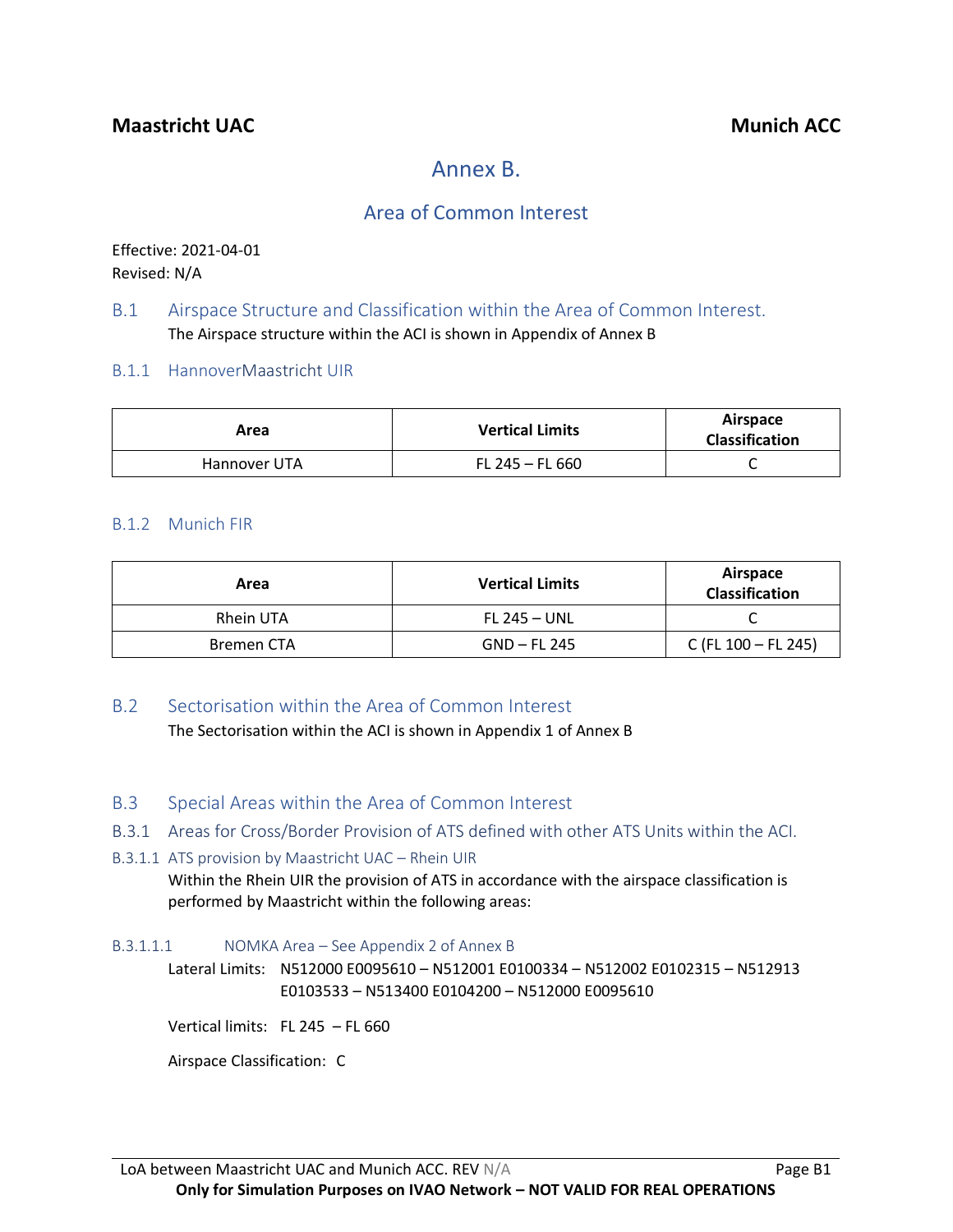B.3.1.1.2 RISOK Area – See Appendix 2 of Annex B

Lateral Limits: N514816 E0110825 – N515028 E0111230 – N515430 E0110739 – N514816 E0110825

Vertical limits: FL 285 - FL 660 from Karlsruhe UAC RISOK HIGH Area FL 245 – FL 285 from Bremen UAC RISOK LOW Area

Airspace Classification: C

#### B.3.1.2 ATS provision by Karlsruhe UAC – Hannover UIR

Within the Rhein UIR the provision of ATS in accordance with the airspace classification is performed by Maastricht within the following areas:

#### B.3.1.2.1 ABGUS High Area – See Appendix 2 of Annex B

Lateral Limits: N513400 E0104200 – N514530 E0110845 – N514816 E0110825 – N514316 E0105905 – N513400 E0104200

Vertical limits: FL 315 – FL 660

Airspace Classification: C

#### B.3.1.3 Other Areas

Not Applicable

B.4 Non-published Coordination Points within the Area of Common Interest. None.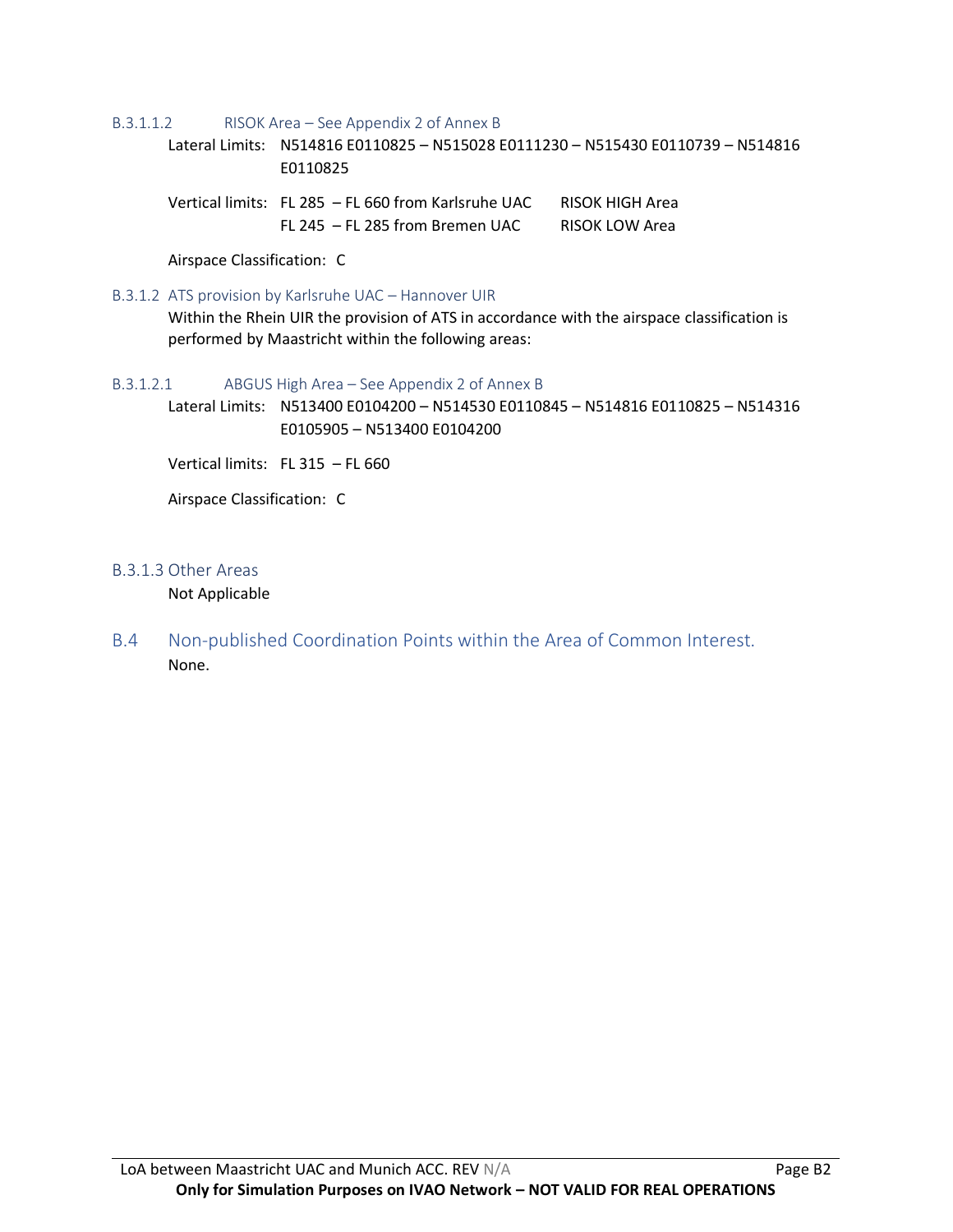# Appendix 1 of Annex B.

# **Maastricht UAC Sectorization**

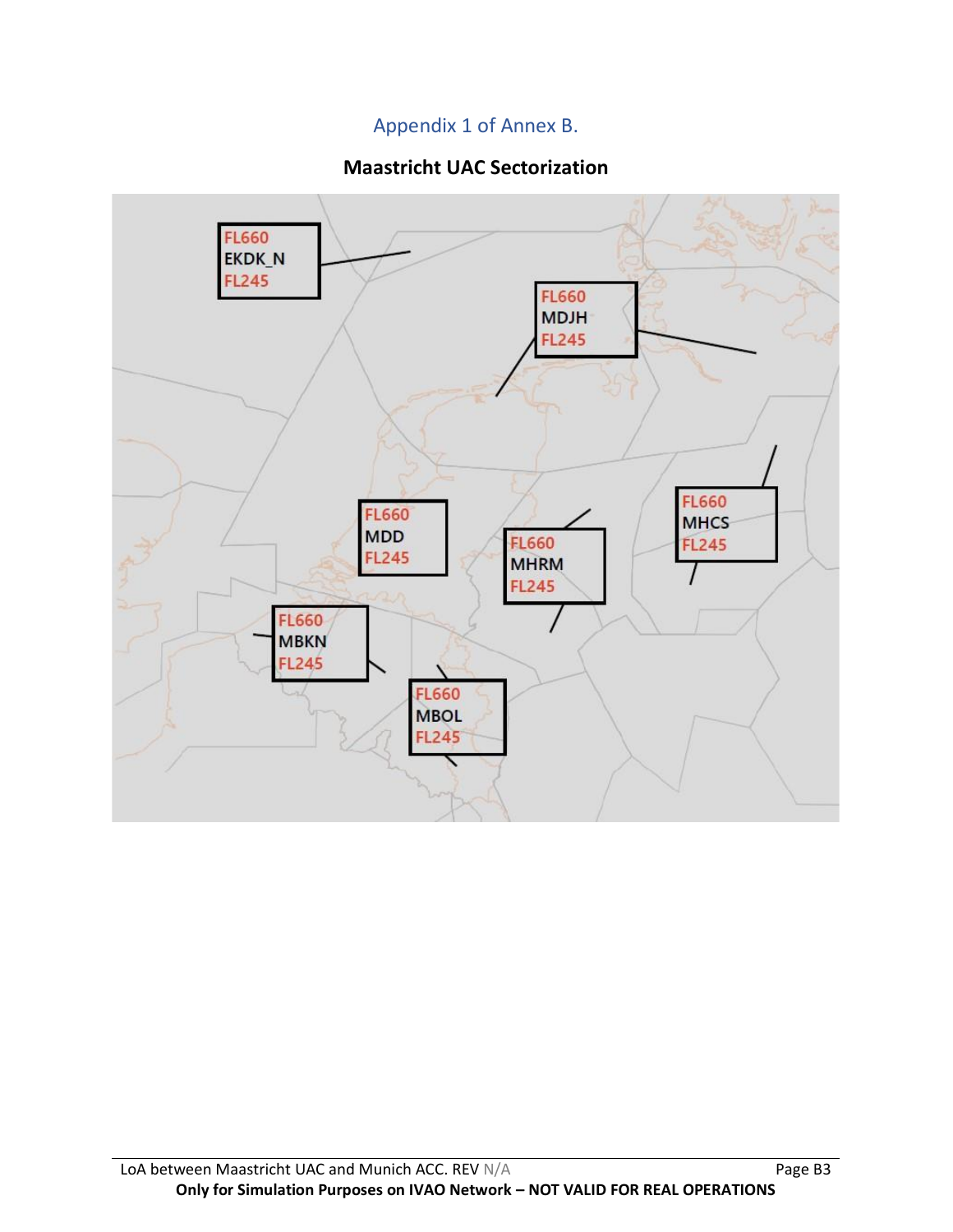**Munich ACC Sectorization**

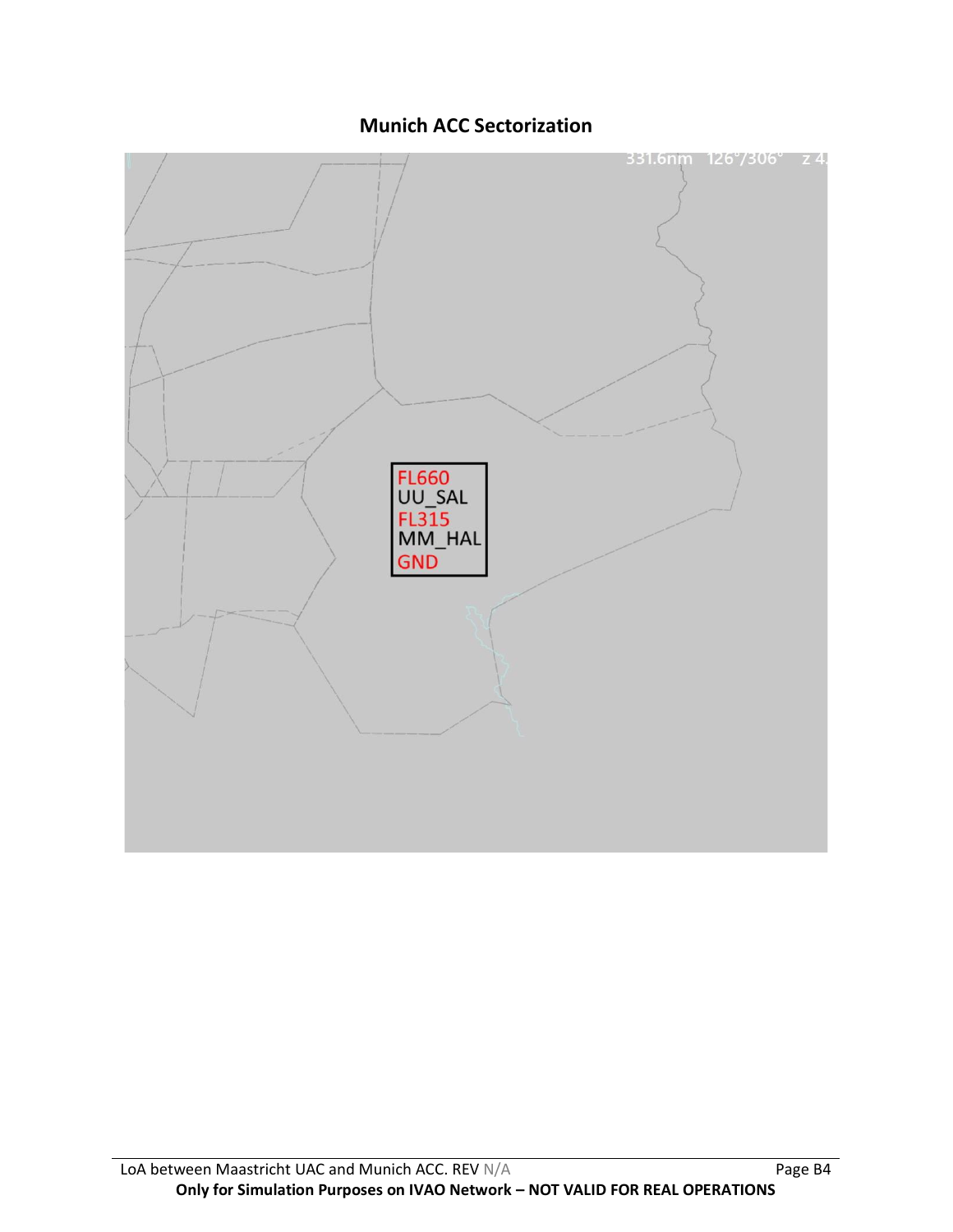# Appendix 2 of Annex B.

NOMKA Area

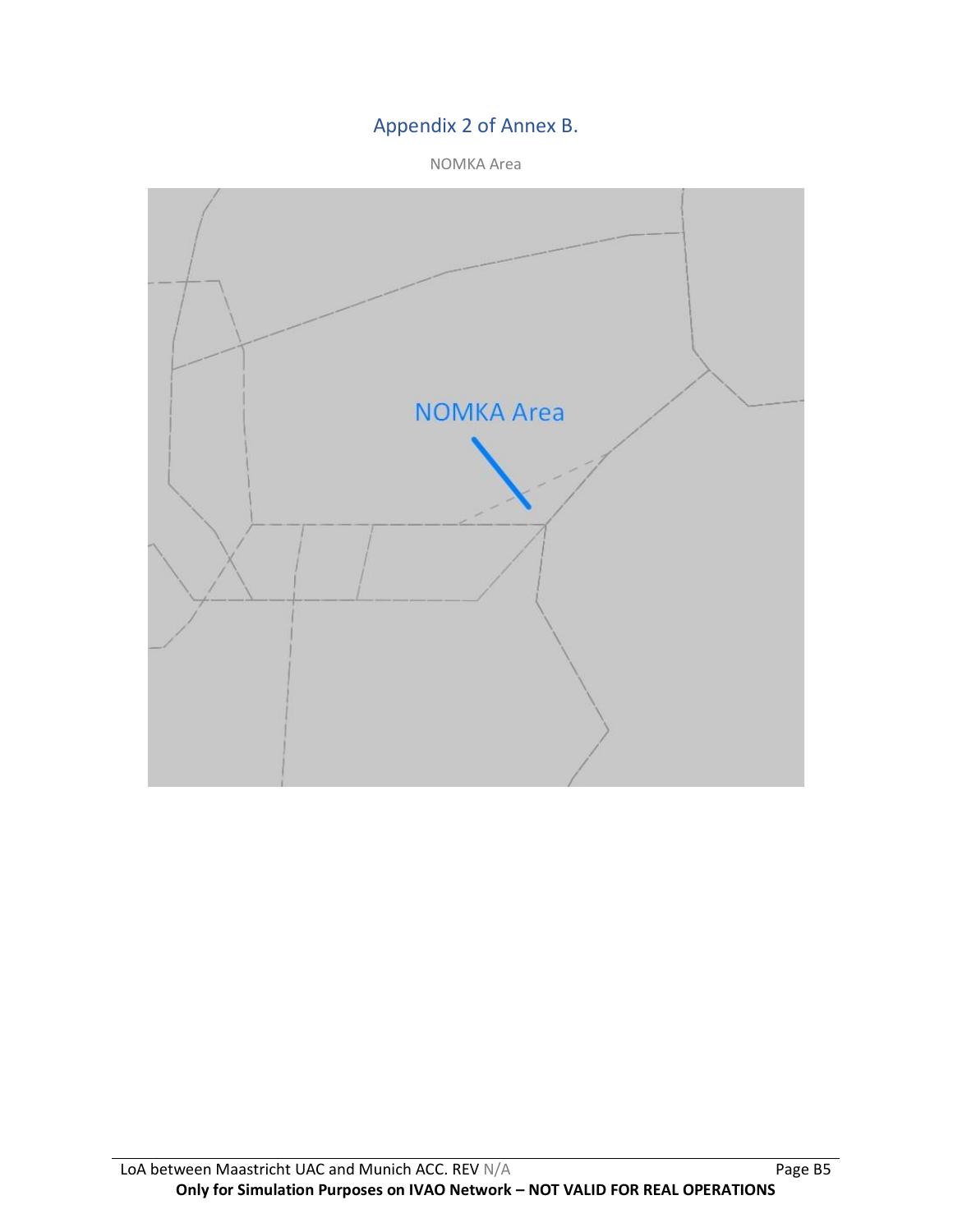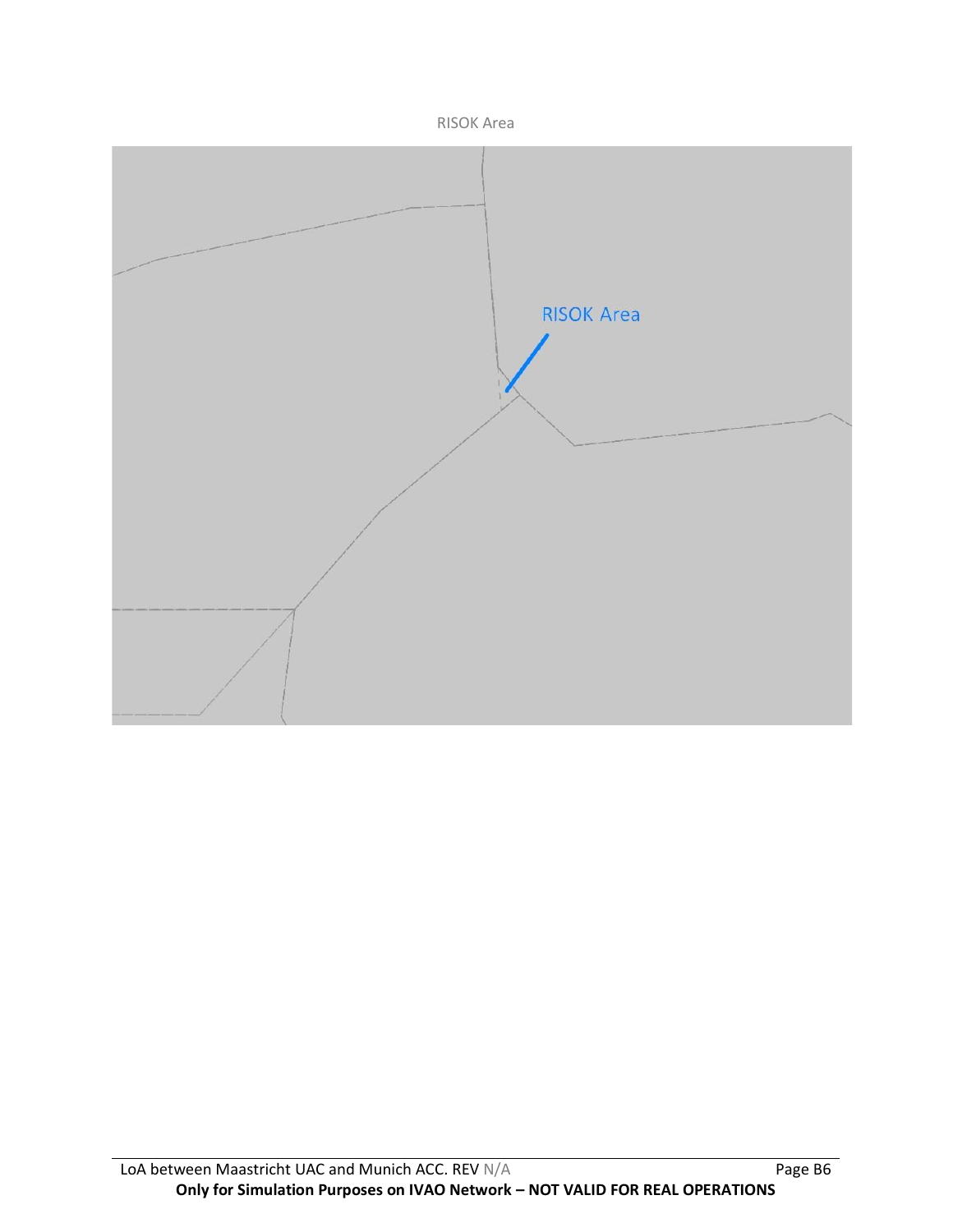ABGUS High Area

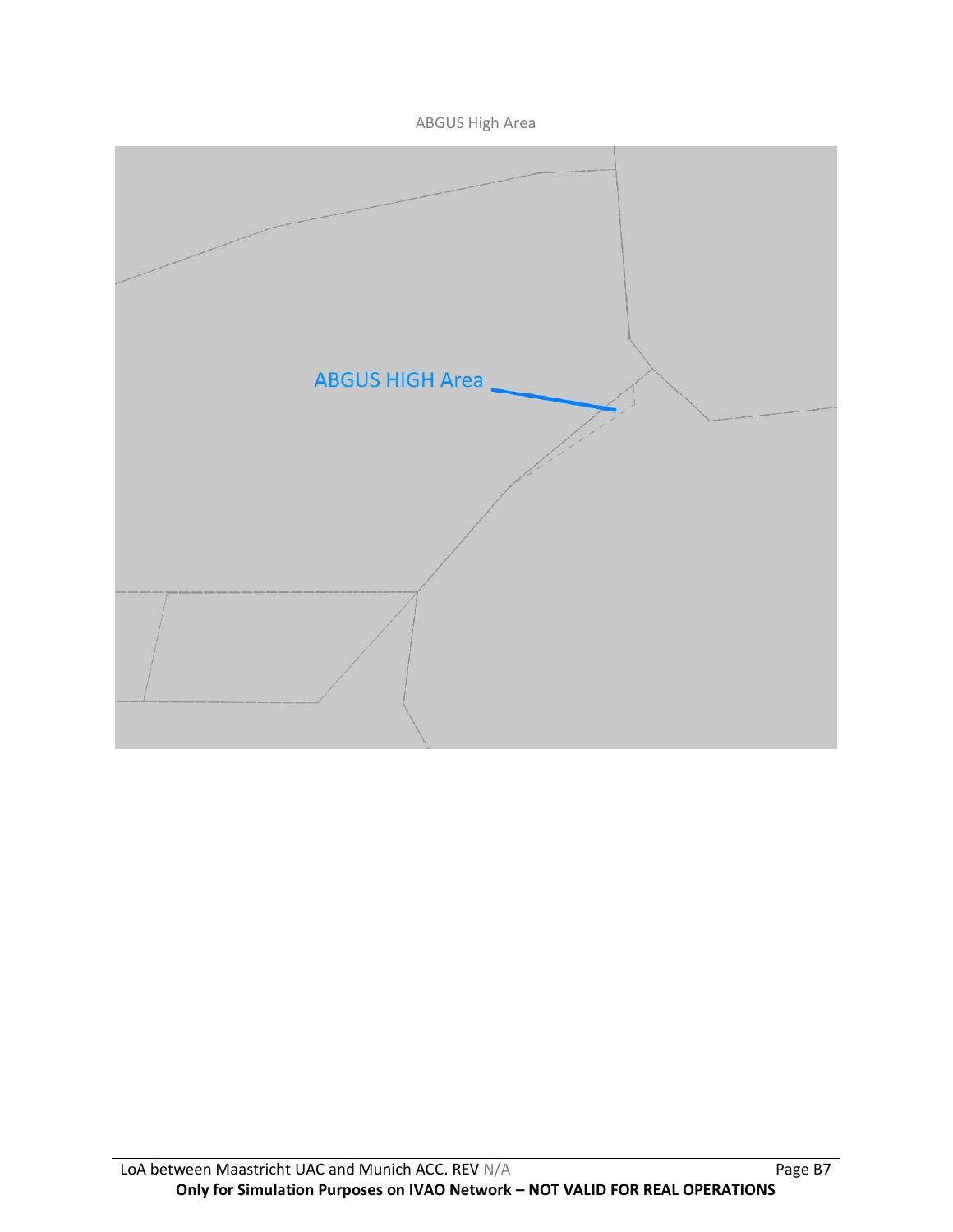## **Maastricht UAC Munich ACC**

# Annex C.

# Exchange of Flight Data

### Effective: 2021-04-01 Revised: N/A

C.1 General

### C.1.1 Basic Flight Plans

Basic Flight plan data should normally be available at both ATS Units.

#### C.1.2 Current Flight Plan Data

Messages, including current flight plan data, shall be forwarded by the transferring ATS unit to the accepting ATS unit either by automatic data exchange or by private text to the appropriate sector/position.

#### C.1.3 Revisions

Any significant revisions to the flight data are to be transmitted to the accepting ATS Unit.

Changes to the coordinated levels within 5 minutes of the ETO for the transfer of control point are subject to an Approval Request.

### C.2 Means of Communications and their Use

#### C.2.1 Verbal Coordination

Not applicable due to current software limitations.

#### C.2.2 Written Communication

When required, communication can be performed by private text between the relevant sectors or using semi-automatic systems depending on software capability.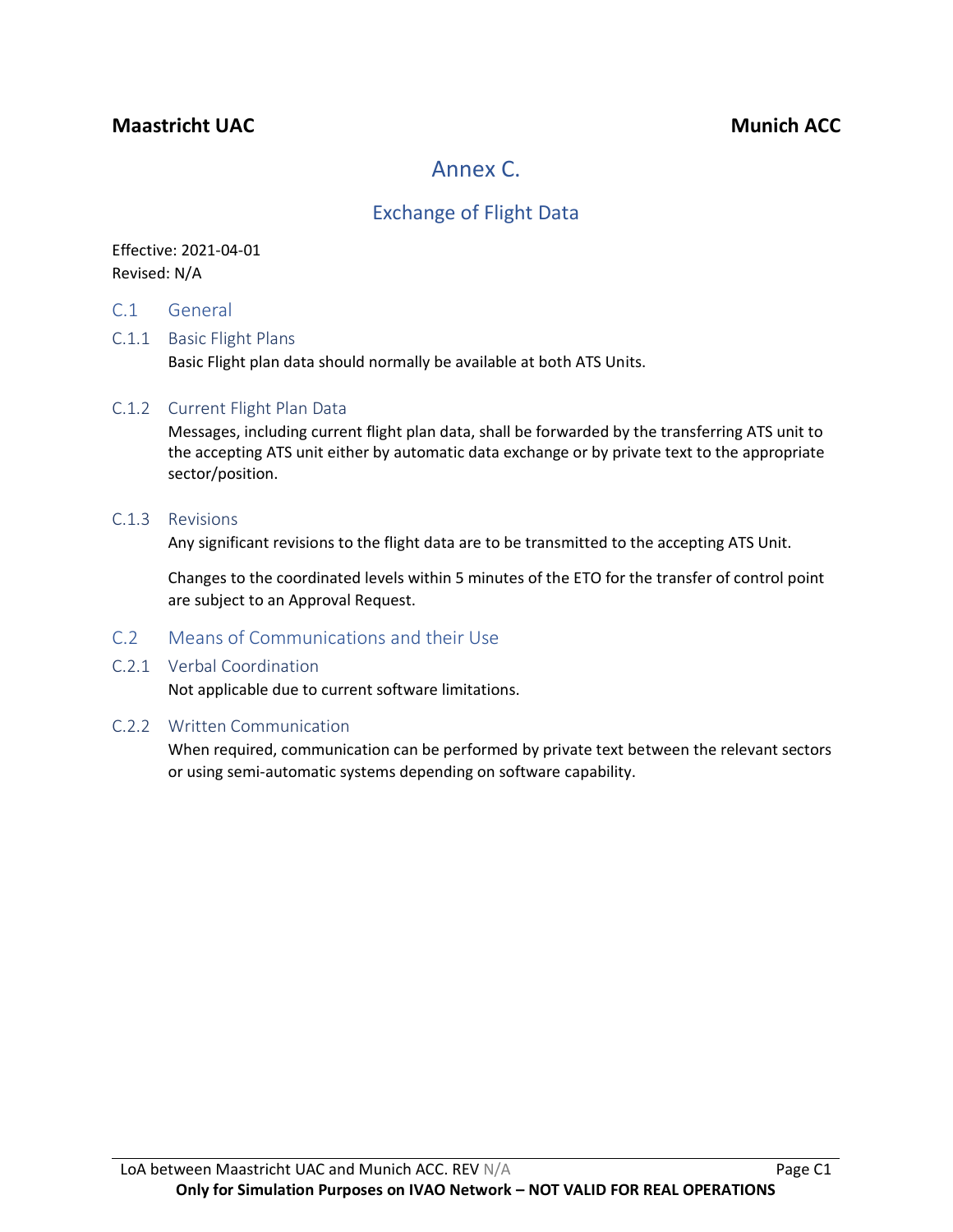# Annex D.

# Procedures for Coordination

Effective: 2021-04-01 Revised: N/A

- D.1 General Conditions for Acceptance of Flights
- D.1.1 Coordination of flights shall take place by reference to the COP for the relevant route and in accordance with the appropriate flight levels specified for the relevant route (see para D.2 and D.3).
- D.1.2 Flights shall be considered to be maintaining the coordinated level at the transfer of control point unless climb or descent conditions have been clearly stated by use of written coordination, except if otherwise described in paragraphs D.2 or D.3.
- D.1.3 If the accepting ATS Unit cannot accept a flight offered in accordance with the conditions specified above it shall clearly indicate its inability and specify the conditions under which the flight will be accepted.
- D.1.4 For any proposed deviation from the conditions specified in this Annex (e.g. COP, route or level) the transferring Unit shall initiate an Approval Request.
- D.1.5 The accepting ATS Unit shall not notify the transferring ATS Unit that it has established groundair communications with the transferred aircraft unless specifically requested to do so. The accepting Unit shall notify the transferring Unit in the event that communication with the aircraft is not established as expected.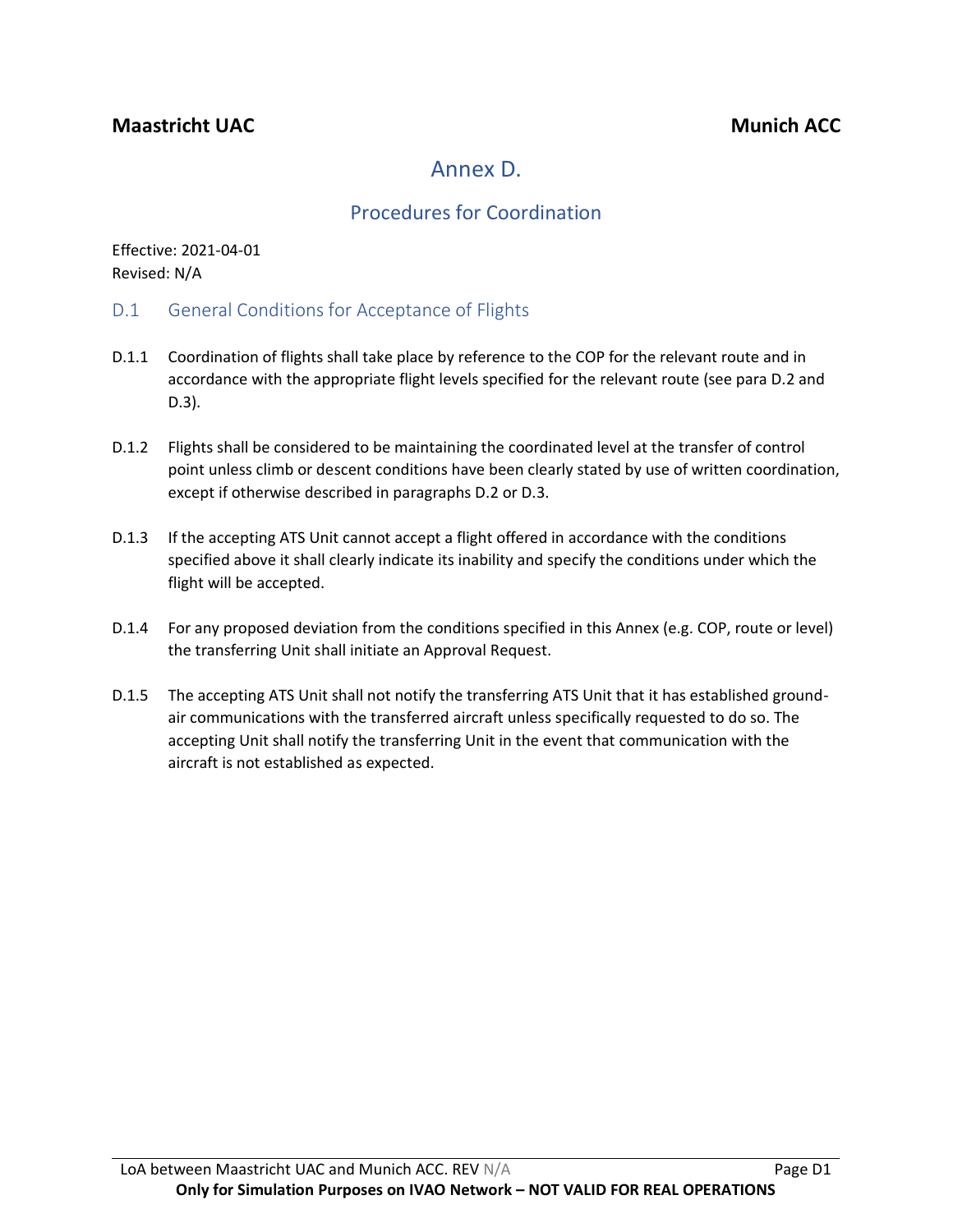### D.2 ATS Routes, Coordination Points and Flight Level Allocation

Available (ATS) routes, COPs to be used and flight allocation to be applied, unless otherwise described in paragraph D.3, are described in the tables below.

#### D.2.1 Flights from Maastricht UAC to Munich ACC

#### D.2.1.1 Flights from Solling Sector to Munich ACC

#### **Overflights**

| <b>ATS Route</b>   | <b>COP</b>   | <b>Receiving Sector</b> | <b>FLA</b> | <b>Special</b><br><b>Conditions</b> |
|--------------------|--------------|-------------------------|------------|-------------------------------------|
| <b>DCT</b>         | <b>NOMKA</b> |                         |            |                                     |
| <b>DCT</b>         | <b>ABGUS</b> | HAL                     | Odd        |                                     |
| <b>DENIX - DCT</b> | LARET        |                         |            | Note 1                              |

Note 1 – Only available for EDDH group departures.

#### **Arrivals**

| <b>Destination</b>                                                  | <b>Routing</b> | <b>COP</b>   | <b>Receiving</b><br>Sector | <b>FLA</b>    | <b>Special</b><br><b>Conditions</b> |
|---------------------------------------------------------------------|----------------|--------------|----------------------------|---------------|-------------------------------------|
| EDAC, EDDC, EDAB,<br>EDDN, EDQM,<br>EDQC, EDQD, EDQK,<br>EDQT, EDQG | <b>DCT</b>     | <b>NOMKA</b> | HAL                        | <b>FL 250</b> |                                     |
| EDDN, EDQM,<br>EDQC, EDQD, EDQK,<br>EDQT, EDQG                      | <b>DCT</b>     | <b>ABGUS</b> |                            |               |                                     |

D.2.2 Flights from Munich ACC to Maastricht UAC

#### D.2.2.1 Flights from HAL to Hannover Sectors

#### **Overflights**

| <b>ATS Route</b> | <b>COP</b>   | <b>Receiving Sector</b> | <b>FLA</b> | <b>Special</b><br><b>Conditions</b> |
|------------------|--------------|-------------------------|------------|-------------------------------------|
| <b>BAMKI-DCT</b> | <b>KUMER</b> | Solling                 | Even       |                                     |
| M852             | <b>BIRKA</b> |                         |            | Note 1                              |

Note 1 –Arrivals to EDDW and EDDV via the M852 are not accepted by Maastricht UAC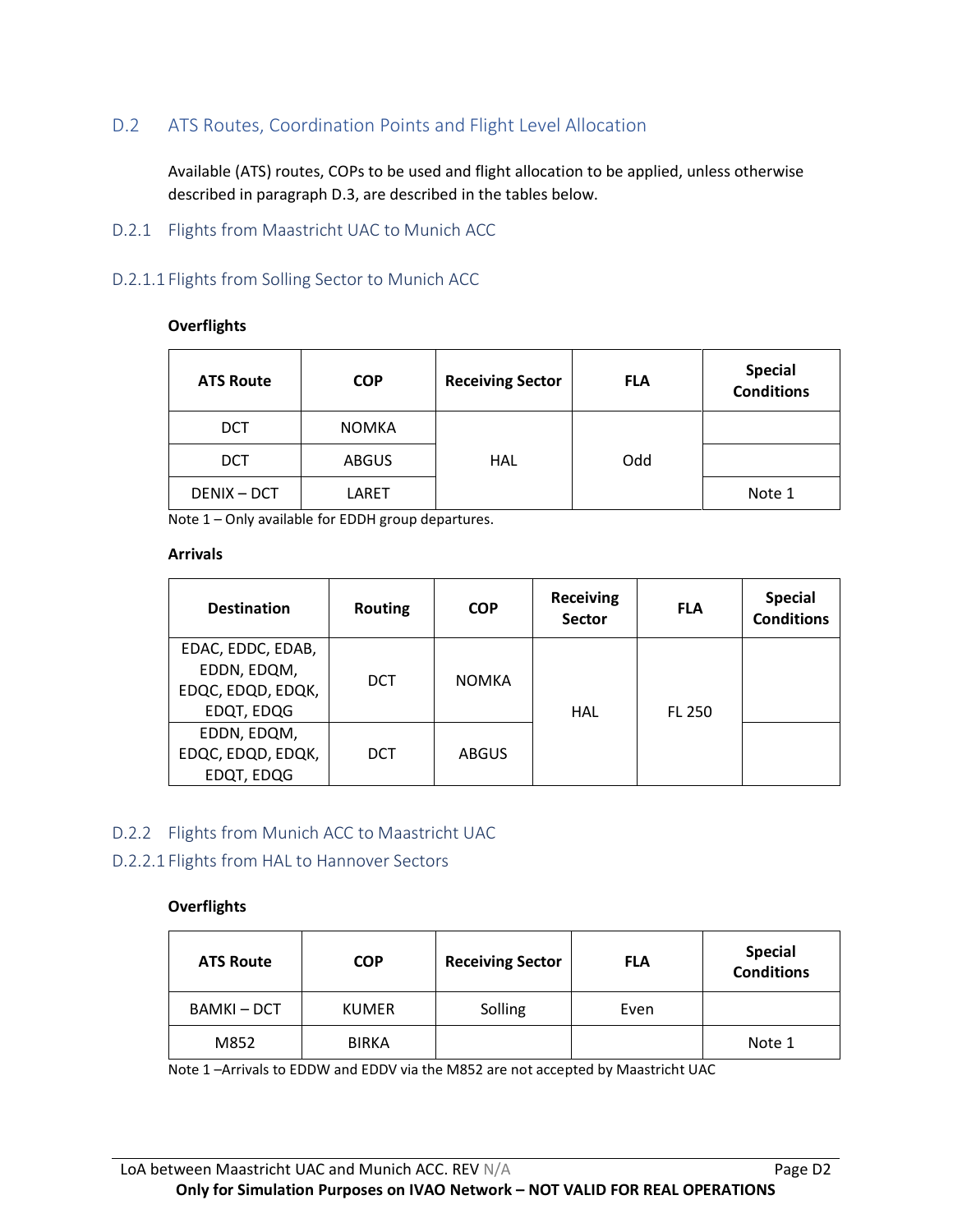#### **Departures**

| <b>Departure</b> | <b>Routing</b> | <b>COP</b>   | <b>Receiving</b><br><b>Sector</b> | <b>FLA</b>                     | <b>Special</b><br><b>Conditions</b> |
|------------------|----------------|--------------|-----------------------------------|--------------------------------|-------------------------------------|
| <b>EDDP</b>      | ORTAG - Q230   | <b>KUMER</b> | Solling                           | Climbing FL280<br>out of FL250 | Note 1                              |

Note 1 – Flights are released from HAL to SOL after transfer of communications.

#### **Arrivals**

| <b>Destination</b>           | <b>Routing</b> | <b>COP</b>   | Receiving<br><b>Sector</b> | <b>FLA</b> | <b>Special</b><br><b>Conditions</b> |
|------------------------------|----------------|--------------|----------------------------|------------|-------------------------------------|
| EDDH Group,<br>EKCH/RK, ESMS | <b>DCT</b>     | <b>ABGUS</b> | Solling                    | Even       |                                     |

#### D.3 Special Procedures

D.3.1 Tactical Directs

#### **D.3.1.1 Maastricht UAC**

Maastricht UAC may turn/clear flights direct to the following waypoints without coordination

| Waypoint     | Sector  | <b>Special Conditions</b> |
|--------------|---------|---------------------------|
| OMELO        |         | $\overline{\phantom{a}}$  |
| <b>LALUK</b> |         | $\overline{\phantom{a}}$  |
| <b>TABAT</b> | Solling | $\overline{\phantom{a}}$  |
| SODRO        |         | $\overline{\phantom{a}}$  |
| <b>BAMKI</b> |         | $\overline{\phantom{a}}$  |

#### **D.3.1.2 Munich ACC**

Munich UAC may turn/clear flights direct to the following waypoints without coordination

| Waypoint     | Sector | <b>Special Conditions</b>                        |
|--------------|--------|--------------------------------------------------|
| <b>RARUP</b> | HAL    | Clear of Bremen Sectors, for EDDH inbounds only. |
| <b>NORKU</b> |        | For EHAM inbounds Only                           |
| <b>RKN</b>   |        |                                                  |
| <b>PAM</b>   |        | -                                                |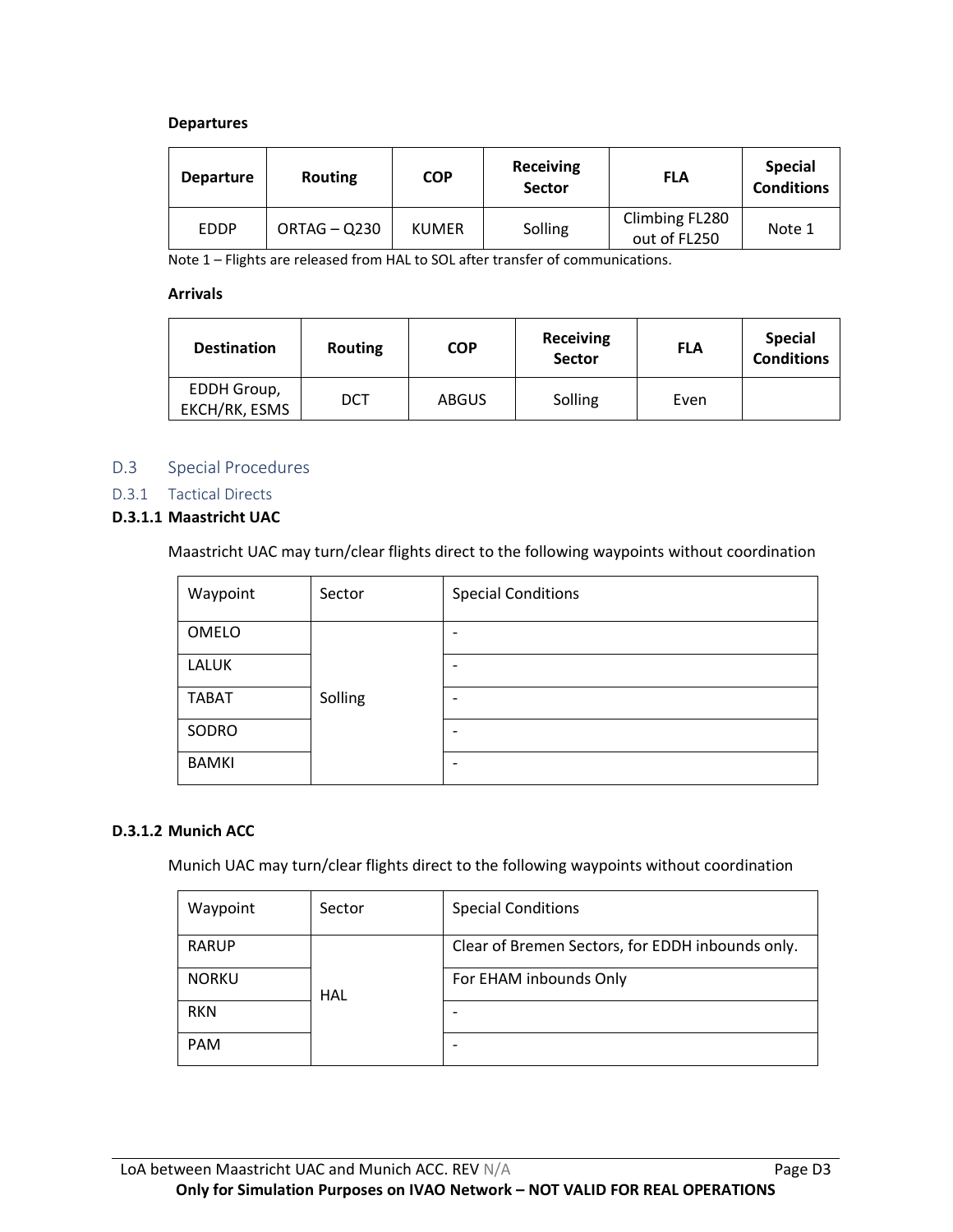# Annex E.

# Transfer of Control and Transfer of Communications

Effective: 2021-04-01 Revised: N/A

- E.1 Transfer of Control
- E.1.1 Transfer of control shall take place at the AoR boundary, unless otherwise specified in paragraph E.3.
- E.2 Transfer of Communication
- E.2.1 Transfer of communication shall take place not later than the transfer of control, unless otherwise coordinated. Transfer of CPDLC shall commence concurrently with transfer of voice communications.
- E.2.2 Frequency allocation and sector arrangement of Maastricht UAC
- E.2.2.1 Maastricht UAC Hannover Sectors

| <b>Receiving Sector</b> | <b>Vertical Limits</b> | VHF         |
|-------------------------|------------------------|-------------|
| Solling                 | FL 245 $-$ FL 660      | 131.380 MHz |

- E.2.3 Frequency allocation and sector arrangement of Munich ACC
- E.2.3.1 Munich ACC Sectors

| <b>Receiving Sector</b> | <b>Vertical Limits</b> | <b>VHF</b>  |
|-------------------------|------------------------|-------------|
| HAL                     | FL $195 - F$ L $315$   | 118.255 MHz |

E.3 Specific Points for Transfer of Control and Transfer of Communications Not applicable.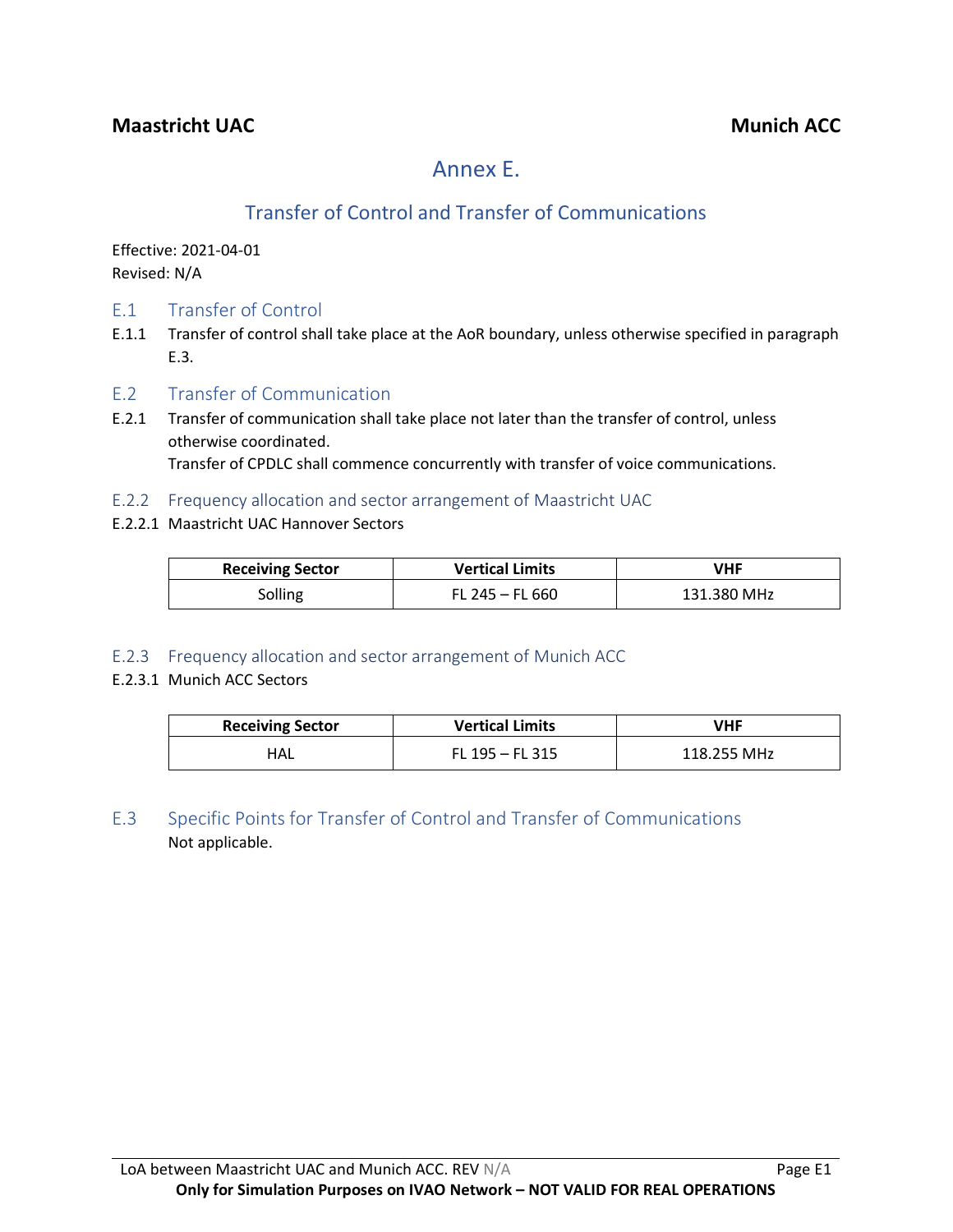# Annex F.

# ATS Surveillance Based Coordination Procedures

Effective: 2021-04-01 Revised: N/A

### F.1 General

- F.1.1 Transfer of identification and transfer of control between Maastricht UAC and Munich ACC will be subject to the serviceability of the respective surveillance systems.
- F.1.2 In case of any doubt about the identity of an aircraft, nothing in the provisions of this Annex, prevents the use of other methods for the identification of an aircraft.

## F.2 Transfer of Aircraft Identification

- F.2.1 Transfer of aircraft identification between Maastricht UAC and Munich ACC is normally performed by:
	- notification of A1000, indicating that the Mode S aircraft identification feature transmitted by the transponder has been verified; or
	- if the aircraft identification is not correct or has not been verified, or if the aircraft is not Mode S equipped: by notification of the aircraft discrete SSR code.
- F.2.2 When discrete SSR codes are used for transfer of identification, they shall be assigned in accordance with ORCAM.
- F.2.3 Any change of SSR code by the accepting ATS Unit may only take place after the transfer of control point.
- F.2.4 The accepting ATS Unit shall be notified of any observed irregularity in the operation of SSR transponders or ADS-B transmitters.
- F.2.5 In the event that the accepting ATS unit is unable to process code A1000, it shall immediately advise the transferring ATS unit. Thereafter, unless otherwise coordinated, the transferring ATS unit shall change relevant instances of A1000 to a discrete SSR code determined in accordance with ORCAM.

### F.3 Transfer of Control

- F.3.1 Radar Separation minimum shall be **5** NM.
- F.3.2 A minimum distance of **2.5** NM to the boundary line of responsibility shall be observed when vectoring aircraft, except when a transfer of radar control has previously been coordinated.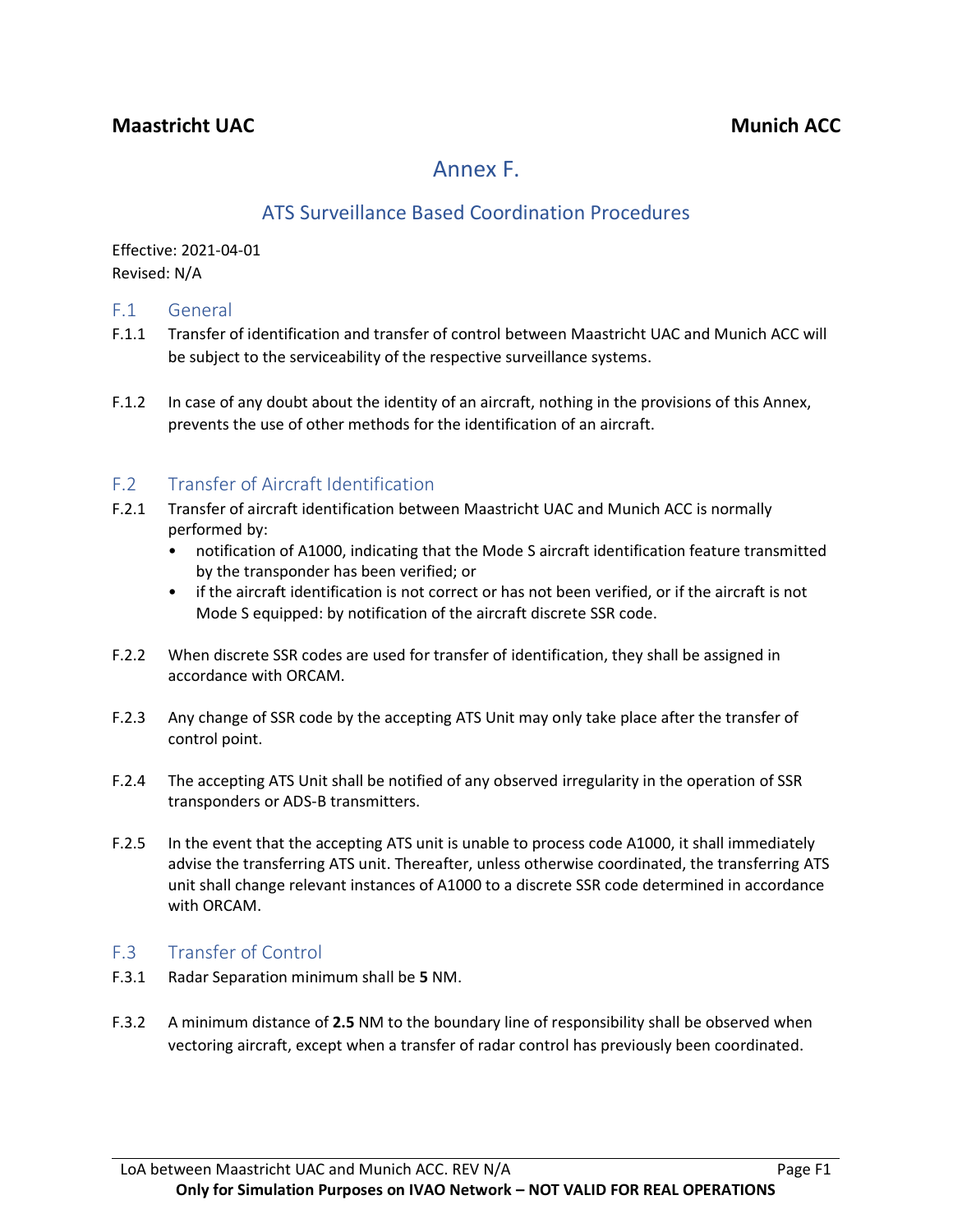### F.3.3 Transfer of Control without systematic use of direct communication (Silent Transfer of Control)

Transfer of control may be effected without systematic use of bi-directional speech facilities provided the minimum distance between successive aircraft about to be transferred is **10** NM and constant or increasing.

F.3.3.1 The transferring controller shall inform the accepting controller of any level, speed or vectoring instructions given to aircraft prior to its transfer and which modify its anticipated flight progress at the point of transfer.

Note: When using Mach-number speed control, pilots concerned shall be instructed to report their assigned machnumber to the accepting ATS Unit upon initial contact.

F.3.3.2 The accepting controller may terminate the silent transfer of control at any time, normally with an advance notice of **10** minutes.

### F.3.4 Transfer of Control with use of direct communication

Transfer of control may be effected with the use of bi-directional speech facilities, provided the minimum distance between the aircraft does not reduce to less than **5** NM, and:

• identification has been transferred to or has been established directly by the accepting controller;

• the accepting controller is informed of any level, speed or vectoring instructions applicable to the aircraft at the point of transfer;

• communication with the aircraft is retained by the transferring controller until the accepting controller has agreed to assume responsibility for providing ATS surveillance service to the aircraft. Thereafter, the aircraft should be instructed to change over to the appropriate frequency and from that point is the responsibility of the accepting controller.